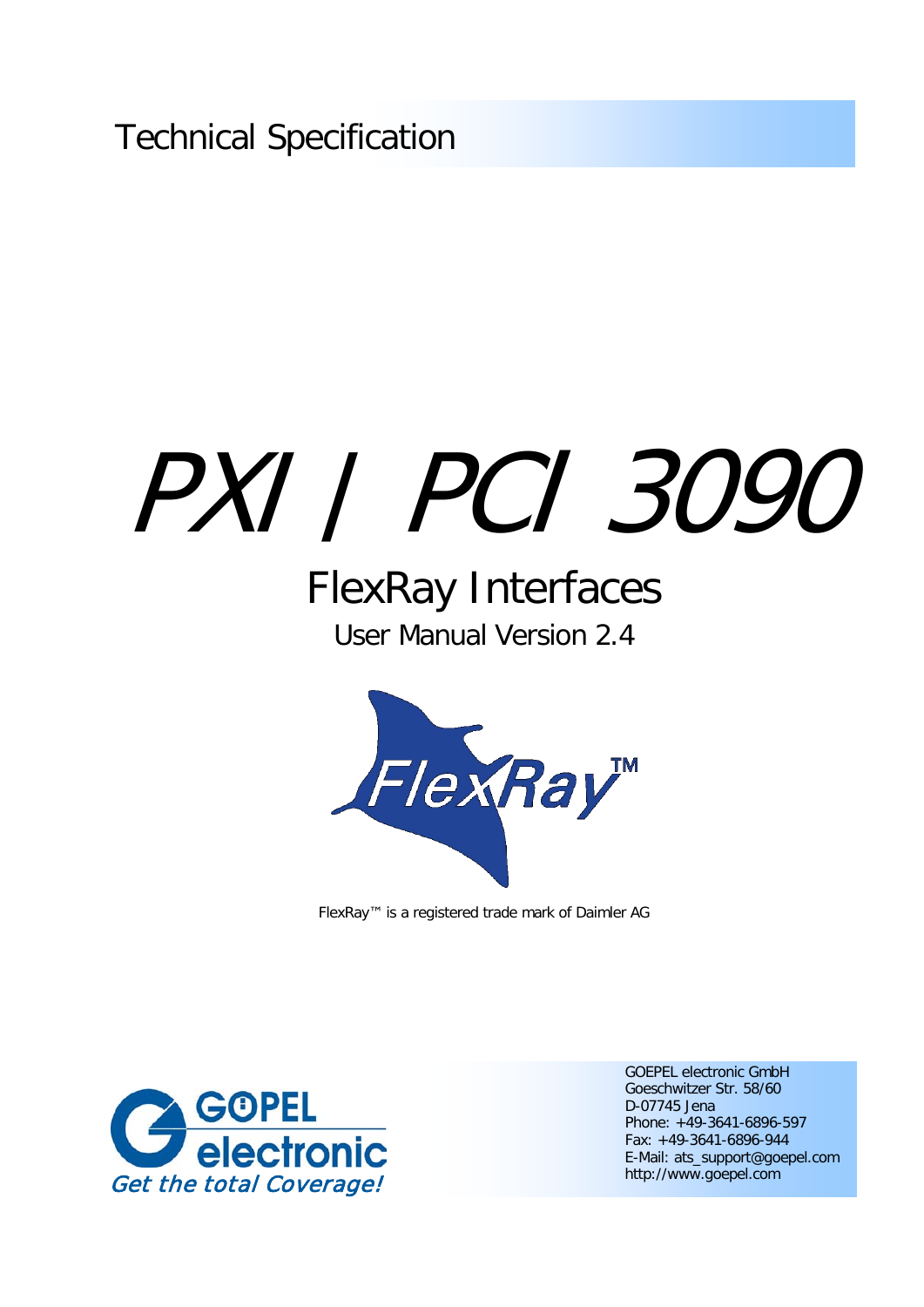#### **© 2010 GOEPEL electronic GmbH. All rights reserved.**

The software described in this manual as well as the manual itself are supplied under license and may be used or copied only in accordance with the terms of the license. The customer may make one copy of the software for safety purposes.

The content of the manual is subject to change without prior notice and is supplied for information only.

Hardware and software might be modified also without prior notice due to technical progress.

In case of inaccuracies or errors appearing in this manual, GOEPEL electronic GmbH assumes no liability or responsibility.

Without the prior written permission of GOEPEL electronic GmbH, no part of this documentation may be transmitted, reproduced or stored in a retrieval system in any form or by any means as well as translated into other languages (except as permitted by the license).

GOEPEL electronic GmbH is neither liable for direct damages nor consequential damages from the company's product applications.

Printed: 23.06.2010

All product and company names appearing in this manual are trade names or registered trade names of their respective owners.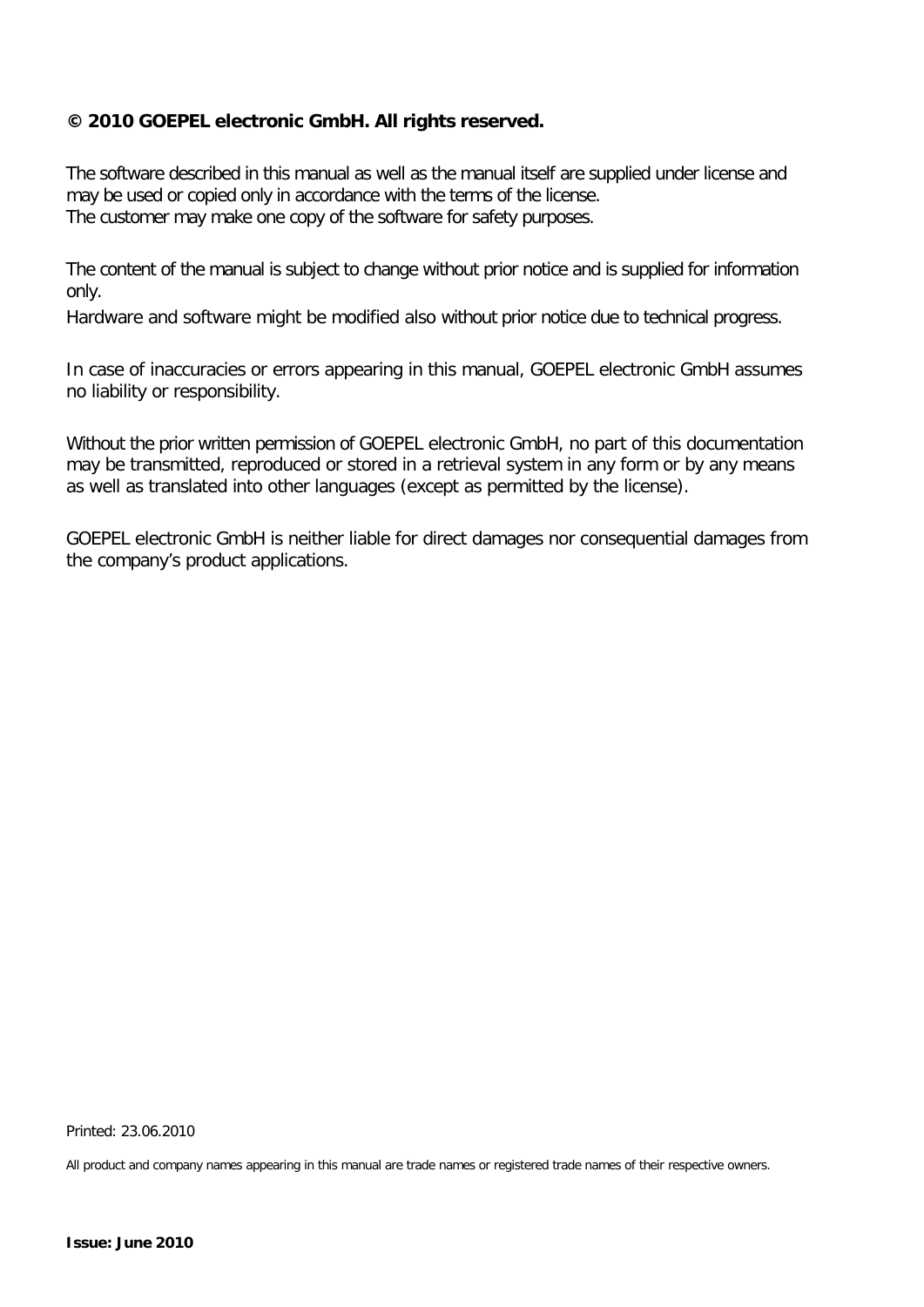#### 

| 2 <sub>1</sub> |  |
|----------------|--|
| 22             |  |
| 221            |  |
| 222            |  |
| 223            |  |
| 23             |  |
| 231            |  |
| 2.3.2          |  |
| 233            |  |
| 2.3.4          |  |
| 235            |  |
| 2.36           |  |
|                |  |

| 3 |                |                                              |  |
|---|----------------|----------------------------------------------|--|
|   | 3.1            |                                              |  |
|   | 3 <sup>2</sup> |                                              |  |
|   |                |                                              |  |
|   |                |                                              |  |
|   |                |                                              |  |
|   |                |                                              |  |
|   |                |                                              |  |
|   |                |                                              |  |
|   | २२ व           |                                              |  |
|   | 3.3.1          |                                              |  |
|   |                | 3.3.2 LLB using the Windows Device Driver3-9 |  |
|   |                |                                              |  |

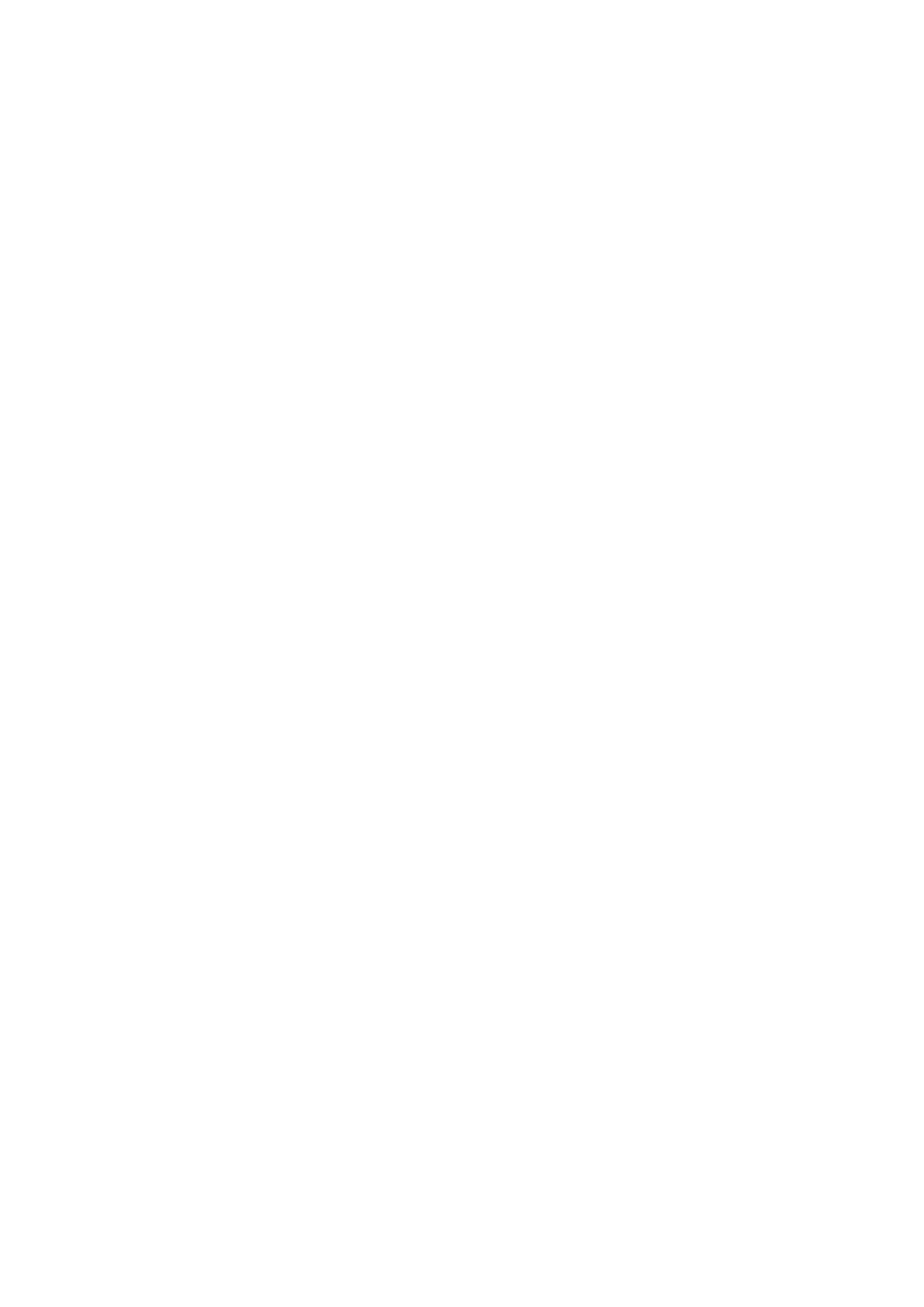## <span id="page-4-0"></span>**1 Board Installation**

## <span id="page-4-1"></span>**1.1 Hardware Installation**



Please make absolutely certain that all of the installation procedures described below are carried out with your system switched off.

The **PXI™**- or **CompactPCI™** system is to be opened according to its conditions. A free slot is to be selected in your system.

Now, the slot cover is to be taken away from the slot selected. To do this, unscrew the two fixation screws and remove the cover from the slot.

(If it is necessary to exchange extension boards, pay attention to the general rules to avoid electrostatic charging.

The modules must never be removed or mounted with the power switched on! Additionally, the right alignment is absolutely required.)



When installing the board, touch it at its edges only.

Never touch the surface of the board, because otherwise it may be destroyed by electrostatic charges.

Insert the board carefully into the prepared slot. Use the lever at the front plate in order to push in the board finally.

When the board has been inserted properly, it is to be fixed by means of the two screws at the front plate. Now, the board has been installed correctly.

Afterwards, carry out the operations required at the system to make it ready for operation anew.

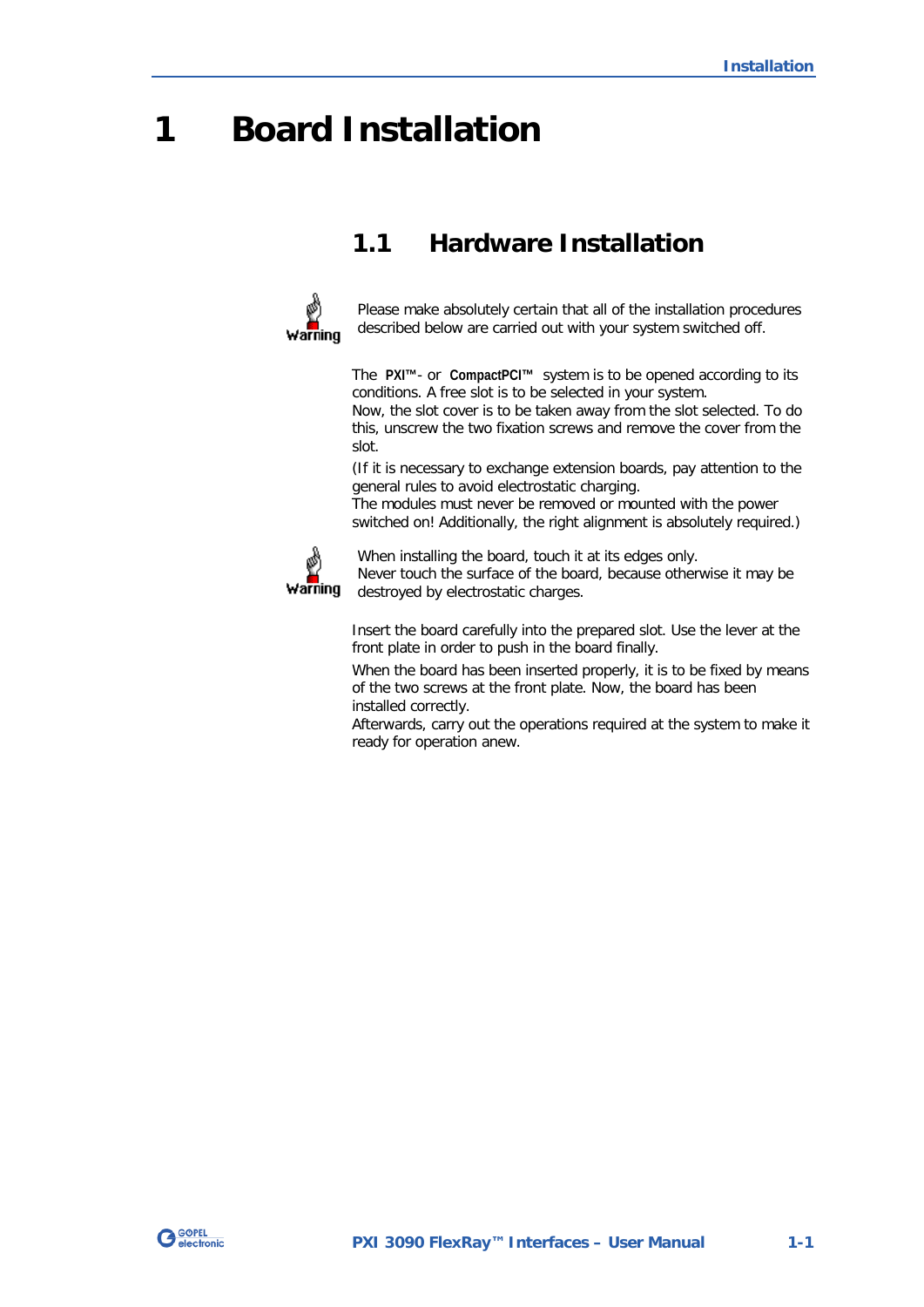## <span id="page-5-0"></span>**1.2 Driver Installation**

Due to the plug and play capability of Windows® 2000/ XP, for every newly recognized hardware component a driver installation is started automatically via the hardware assistant. The hardware assistant can carry out the installation of the device driver by using the *inf* file contained on the enclosed CD.

It is not absolutely essential to restart the system.



At present, the available device driver only supports Windows<sup>®</sup> 2000/ XP systems.

If you want to create your own software for the boards, you possibly need additional files for user specific programming (\*.LLB, \*.H). These files are not automatically copied to the computer and have to be transferred individually from the supplied CD to your development directory.



The I/O base address is generated during the boot operation of the system and is written into the configuration area of the board. A manual setting is not necessary.

After driver installation, you can check whether the boards are properly imbedded by the system.

The following figure show the successful imbedding of two **PXI 3090** boards:



Figure 1-1: Display of Device Manager

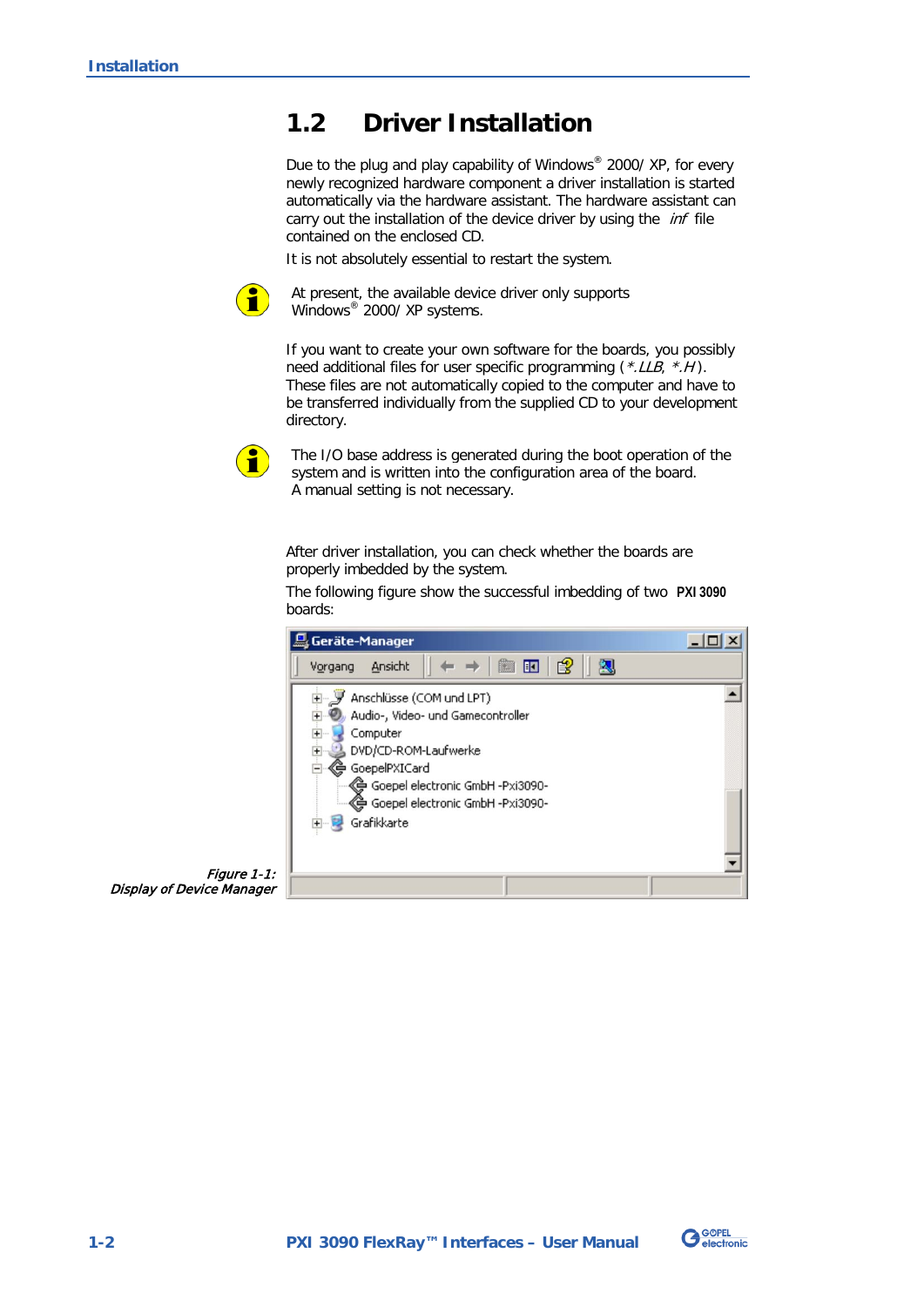## <span id="page-6-0"></span>**2 Hardware**

## <span id="page-6-1"></span>**2.1 Definition**

FlexRay controller boards **PXI/ PCI 3090** are communication boards of **GOEPEL electronic GmbH**.

These boards can be used in general control technology, especially for applications in automotive technology.

A **PXI/ PCI 3090** board in the maximum construction stage offers the following resources:

- ♦ 2 Independent **FlexRay nodes**
- ♦ 2 Independent **CAN nodes**
- ♦ 2 x **Digital Input**
- ♦ 2 x **Digital Output**



Figure 2-1: PXI 3090



In this User Manual, **Controller** ALWAYS means the microcontroller assigned to a **FlexRay** interface (type Infineon TC1796, **µC, 150 MHz** in [Figure 2-3\)](#page-9-2), with the exception of the "FlexRay Controller" designation on the front panel for the entire board).

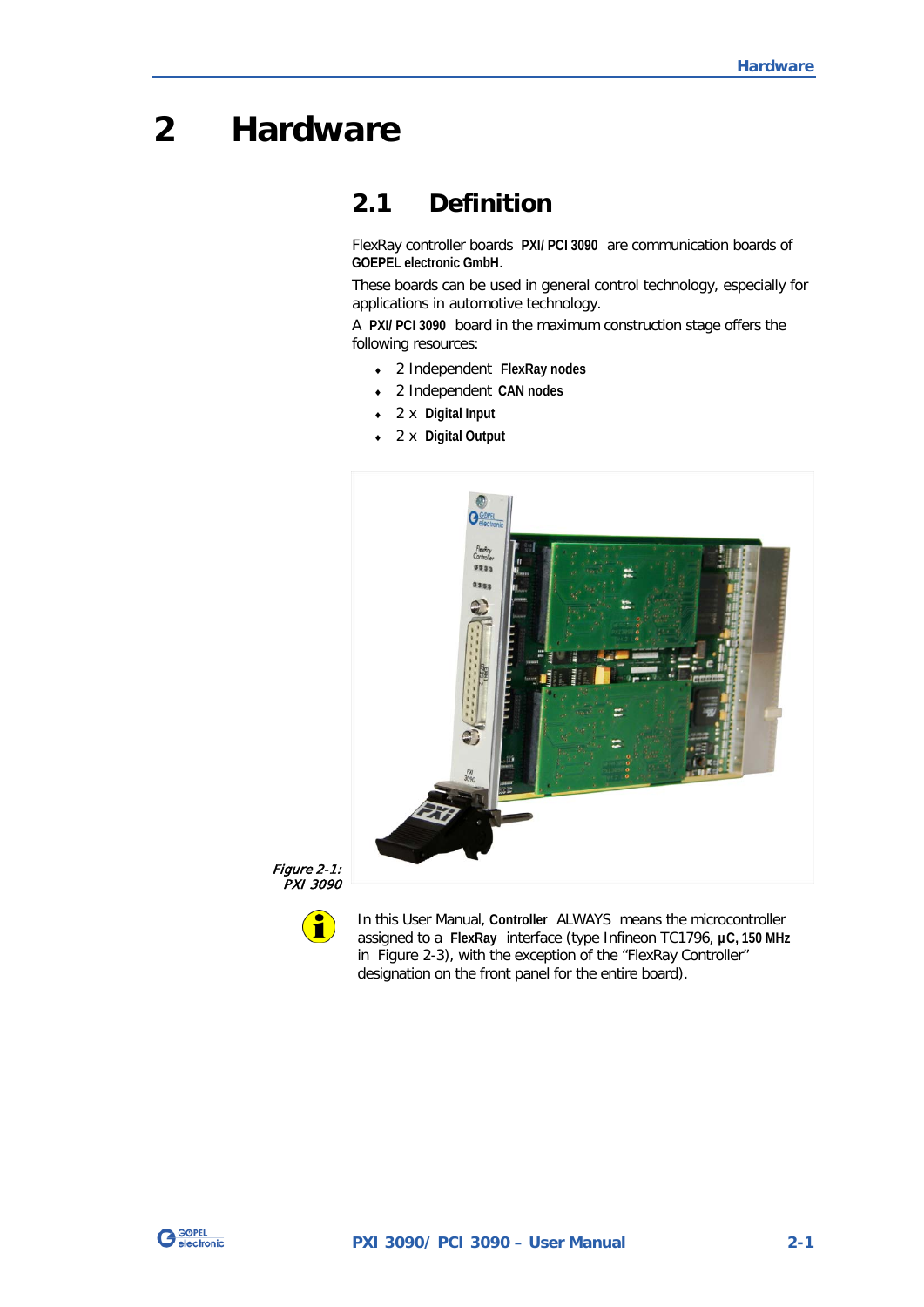

Figure 2-2: PCI 3090

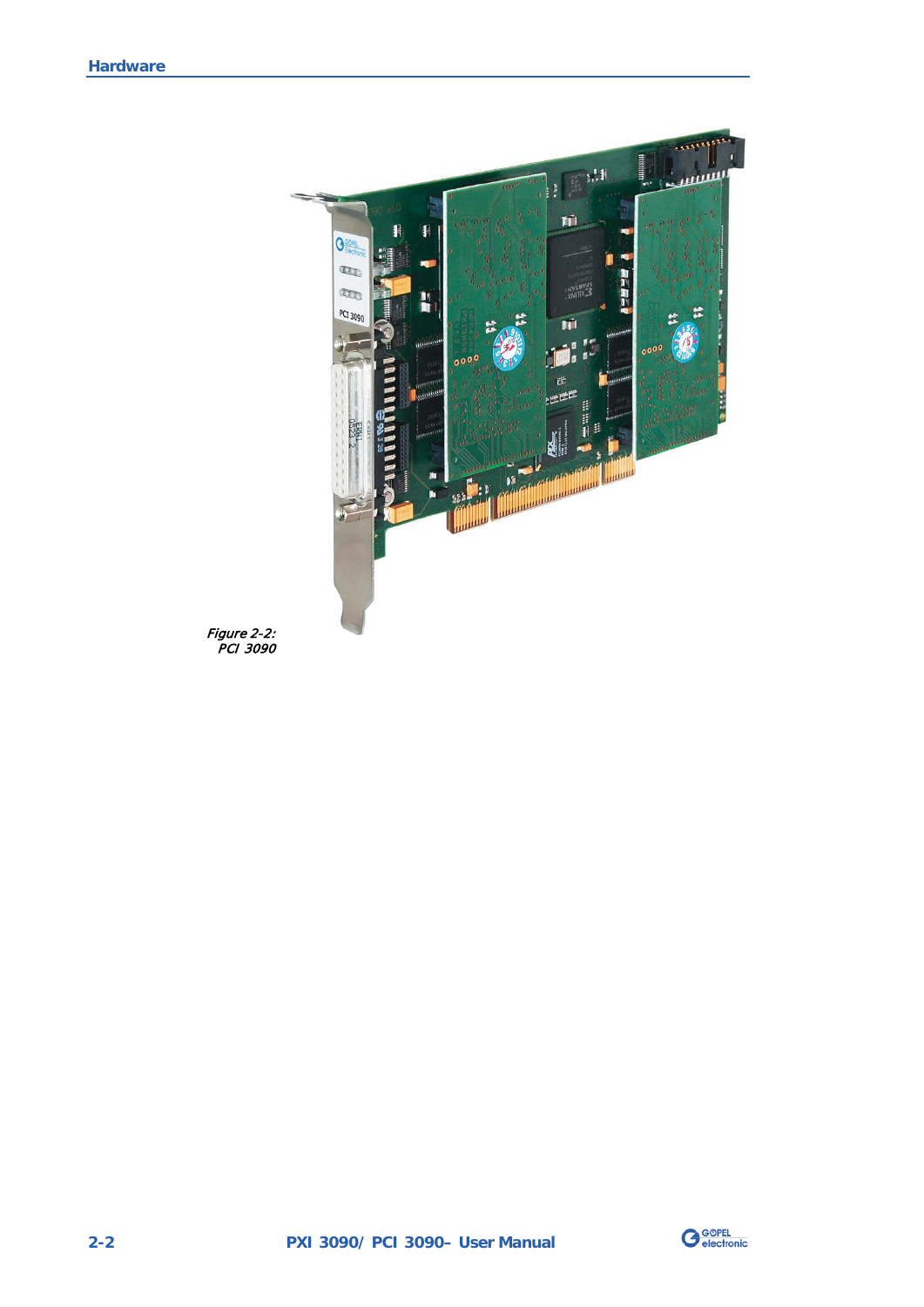## <span id="page-8-0"></span>**2.2 Technical Information**

<span id="page-8-1"></span>The **PXI 3090** communication board is a plug-in board developed for the **PXI™** bus (**P**CI e**X**tensions for **I**nstrumentation). Basis of this bus is the **CompactPCI™** bus. 2.2.1 General

> The board can be plugged into any desired slot of a **CompactPCI™** or **PXI™** system (except for slot 1). It can be definitely identified also in the case that several boards of this type are used in the same rack. The board does not have jumpers for hardware detection and is

automatically integrated into the respective system.

The **PCI 3090** communication board is a PC plug-in board for the **PCI** Local Bus Rev. 2.2.

It can be operated at any **PCI** slot (32 bits, 33 MHz, 3.3 V)

Both boards do not have jumpers for hardware detection and are automatically integrated into the respective system.

#### <span id="page-8-2"></span>The dimensions of the board correspond to standard dimensions of the accompanying bus system: 2.2.2 Dimensions

- ♦ **PXI 3090** FlexRay Interface Board: 160 mm x 100 mm (L x W)
- ♦ **PCI 3090** FlexRay Interface Board: 168 mm x 106 mm (L x W)

## <span id="page-8-3"></span>2.2.3 3090 **Characteristics**

|                  | Symbol   Parameter           | Min. | Typ. | Max. | Unit  | <b>Remarks</b>             |
|------------------|------------------------------|------|------|------|-------|----------------------------|
| V <sub>BAT</sub> | Battery voltage              |      | 12   | 30   | ۷     | Acc. to transceiver's type |
|                  | Transmission rate FlexRay    |      |      | 10   | MBaud |                            |
|                  | Transmission rate CAN        |      |      |      | MBaud |                            |
| $R_{bus}$        | <b>Terminating resistors</b> |      | 120  |      | Ohm   |                            |
| $V_{in}$         | Input voltage                | 3.0  |      | 5.5  | V     | Digital input              |
| $V_{\text{out}}$ | Output voltage               |      | 5    |      | ۷     | Digital output             |

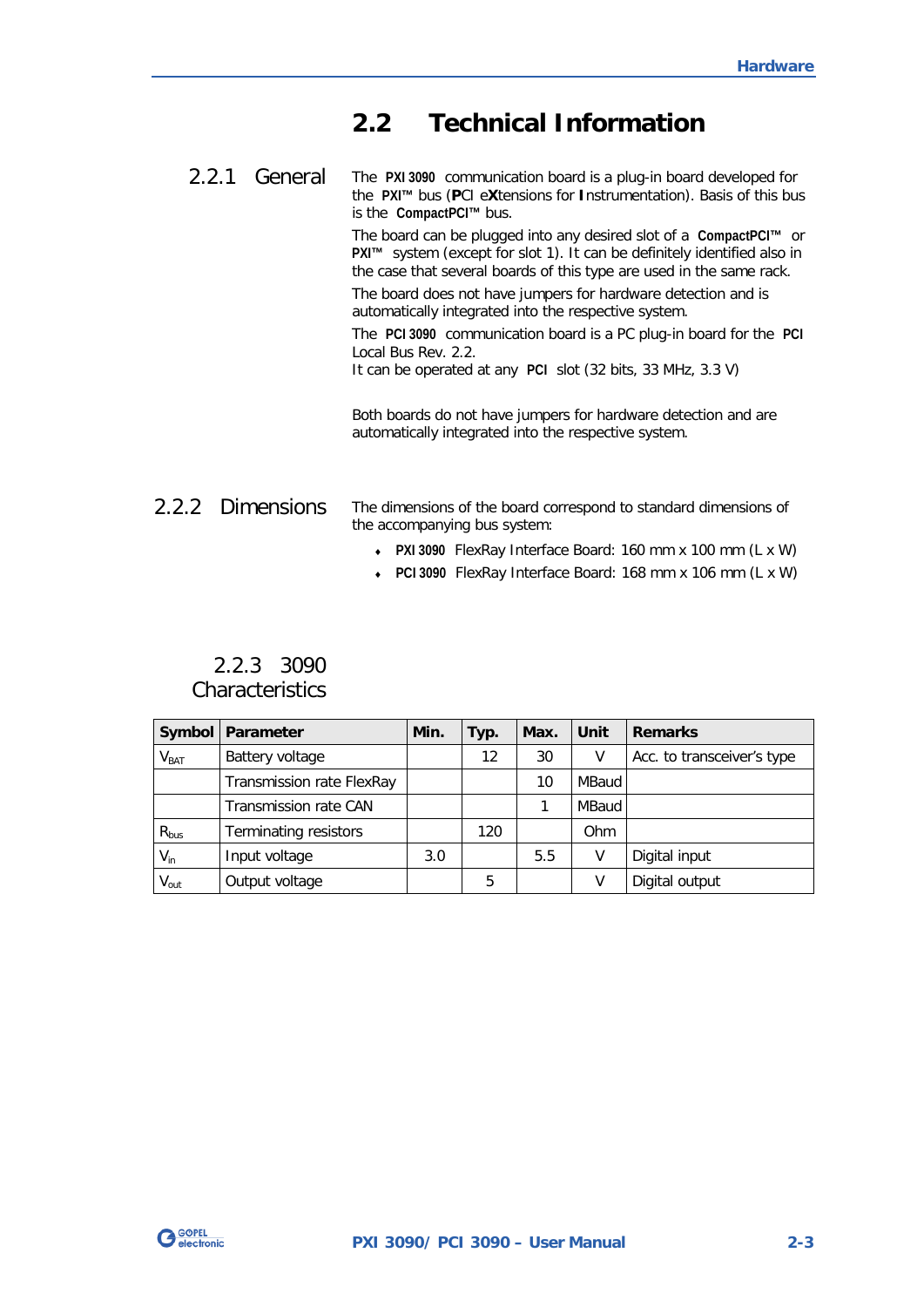## <span id="page-9-0"></span>**2.3 Construction**

#### <span id="page-9-1"></span>In the basis version, **PXI 3090**/ **PCI 3090** boards have two **FlexRay** interfaces, extendable by two **CAN** interfaces of version 2.0b. [Figure 2-3](#page-9-2) shows schematically the construction of the **PXI 3090** board in a block diagram. 2.3.1 General

An ASIC is used as the interface to the **PCI** or **cPCI** bus on the **PXI/ PCI 3090** boards. It includes all the function blocks required for the communication with the computer bus.

The **PCI 3090** communication board does not have a **PXI** interface. To exchange trigger signals with other **GOEPEL electronic PCI** boards despite of that, there is an additional connector on the board with eight freely configurable lines (**TriggerIO** in [Figure 2-5\)](#page-12-1).



<span id="page-9-2"></span>Figure 2-3: Block diagram of a PXI 3090 Communication board

| <b>Extension Board 1</b> | FlexRay node 1 with Communication Controller<br>and Transceivers for Channel A and Channel B of Node 1                                             |
|--------------------------|----------------------------------------------------------------------------------------------------------------------------------------------------|
|                          | <b>Extension Board 2</b>   FlexRay node 2 with Communication Controller and Transceivers<br>and Transceivers for Channel A and Channel B of Node 2 |

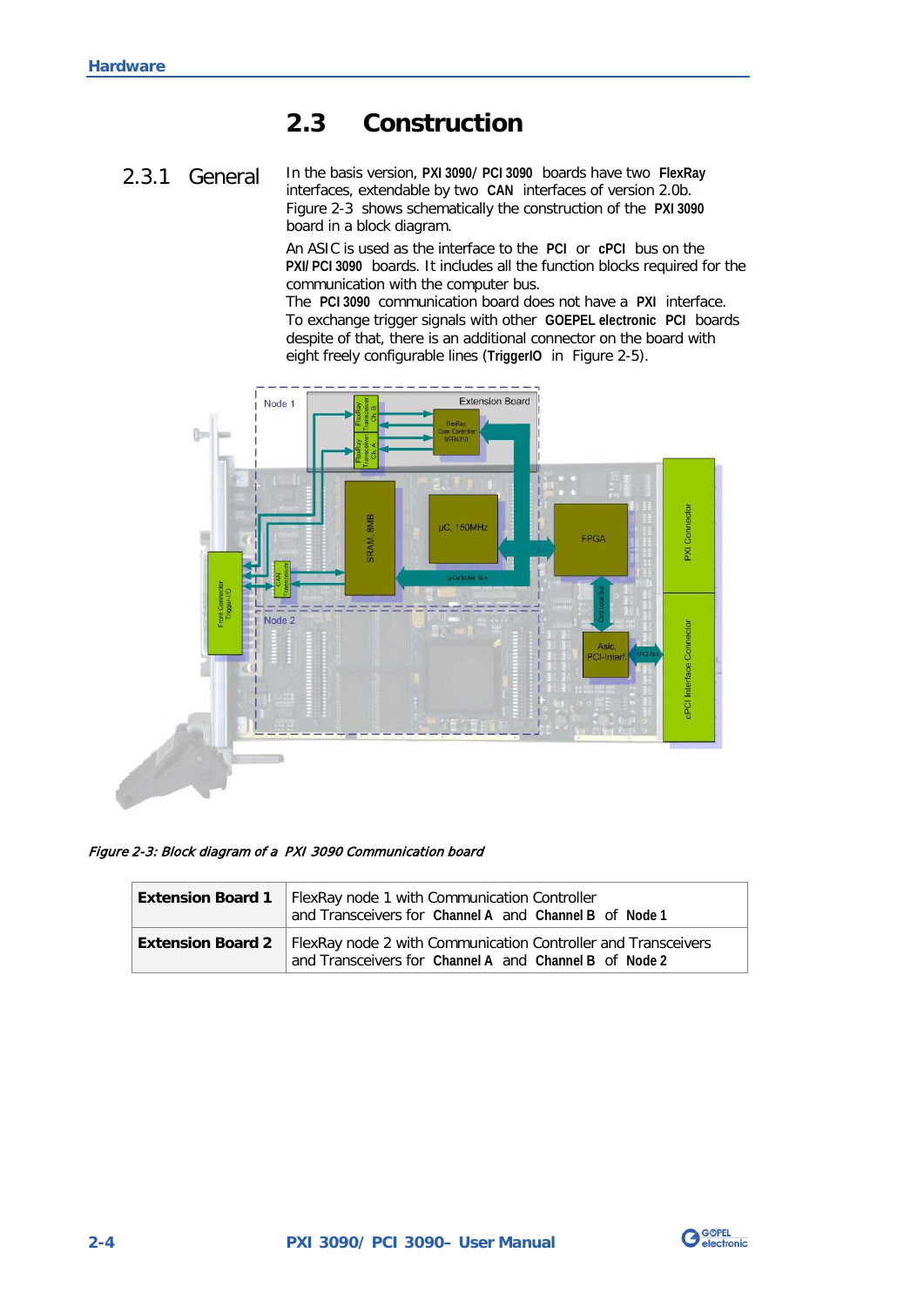#### <span id="page-10-0"></span>**PXI 3090**: **PXI** racks do have an own geographical slot addressing of the backplane. Numbering starts with **1** and can be seen at the cover's front side. 2.3.2 Addressing

Mount always an embedded controller or an MXI card at slot **1**.

**PCI 3090**: **PCI** racks do not have an own geographical slot addressing. There is a separate address jumper field (**Address jumper** in [Figure](#page-12-1)  [2-5\)](#page-12-1) for clear identification of the board (analogously to "geographical addressing" of the **PXI** specification) in a system with several **PCI 3090** boards.You can select up to 16 addressing variants by this. The corresponding binary value (**0**..**15**) set with the jumpers can be read out by the delivered software.

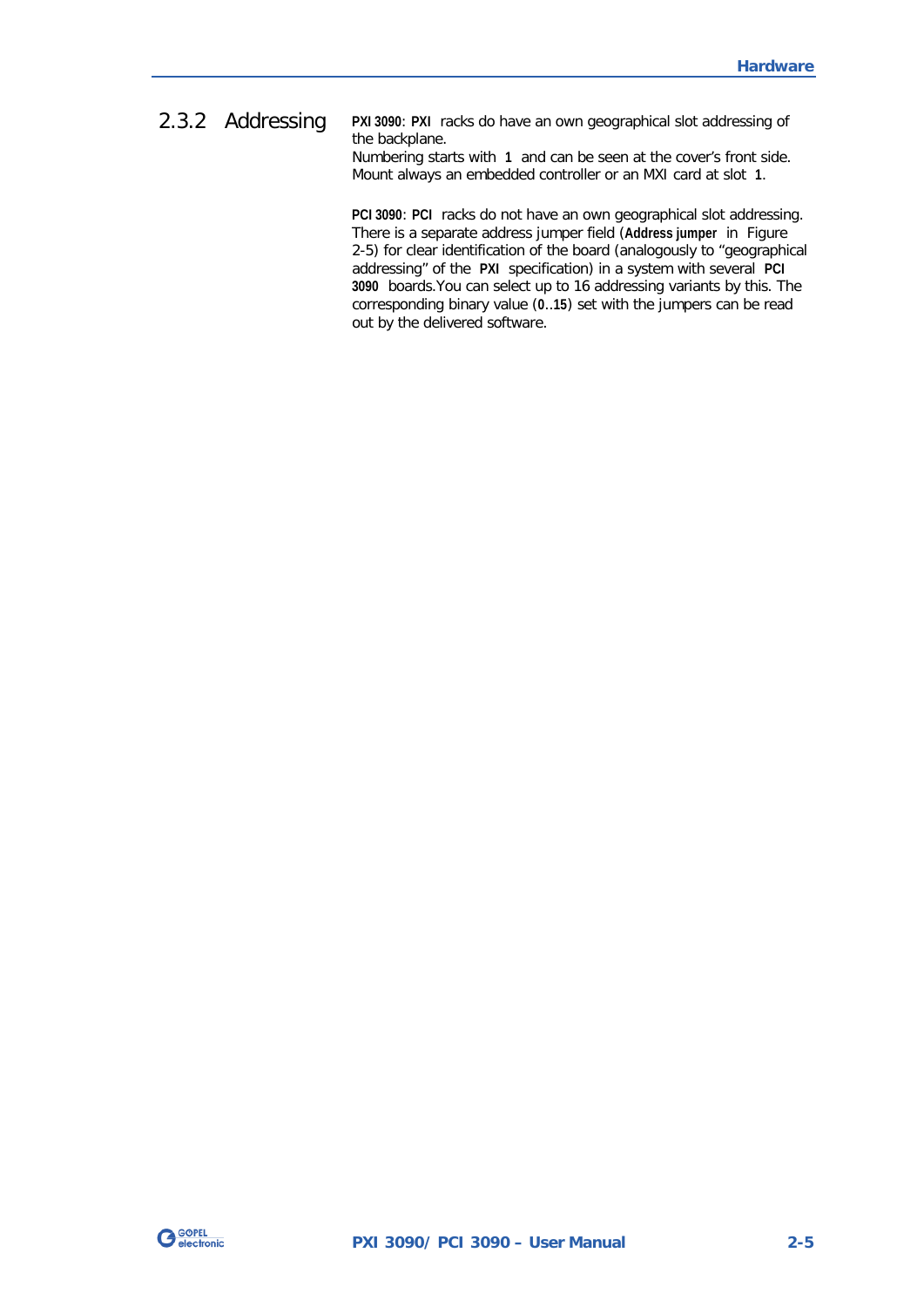## <span id="page-11-0"></span>2.3.3 Communication Interfaces

#### **2 x FlexRay Nodes (Protocol Specification V2.1):**

Both FlexRay nodes are designed as pluggable Extension boards. The Freescale MFR4310 (FlexRay system Protocol Specification V2.1A) is used as communication controller.

Each Extension Board has two transceivers of NXP TJA1080 type. These transceivers realize the bus levels for **Channel A** and **Channel B**.

By the modular construction upgrades to higher protocol specifications are possible at any time if necessary.

#### **2 x CAN Interfaces Version 2.0b:**

The **CAN** interfaces on a **PXI**/ **PCI 3090** board can only be used as highspeed interfaces.

The **120 Ohm** bus terminating resistor for each **CAN** interface is mounted on the board.

The type of the mounted transceiver is decisive for proper operation of a **CAN** interface in a network. Often **CAN** networks do only operate properly in the case that all members use a compatible type of transceiver.

To offer maximal flexibility to the users of **PXI**/ **PCI 3090** boards, the transceivers are designed as plug-in modules.

There are several types that can be easily exchanged:

- ♦ **TJA1041A**
- ♦ **PCA82C251**

These CAN transceivers require a connection to the battery voltage (which is provided onboard as **+12V**).

In the case a higher battery voltage is needed (max. **+27V**), that can be supplied via the pins **18** or **12** of connector **XS1** (**V\_Bat1**..**V\_Bat2**, see [Front Connector Pinout\)](#page-13-0).

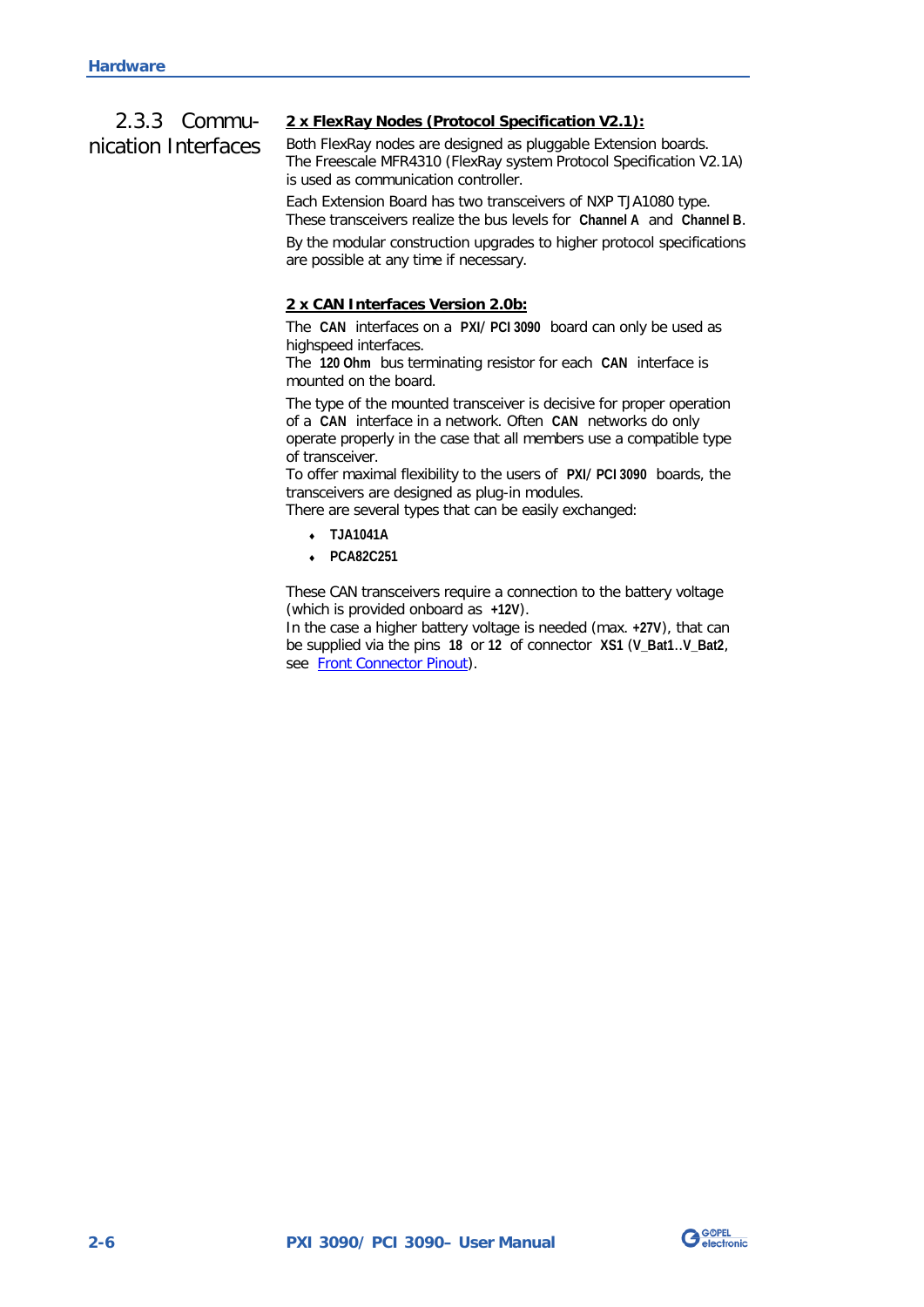## <span id="page-12-0"></span>2.3.4 Assembly





<span id="page-12-2"></span>Figure 2-4: Component side of a PXI 3090 communication board (schematically)



#### <span id="page-12-1"></span>Figure 2-5: Component side of a PCI 3090 communication board (schematically)

| <b>Extension board 1</b> | FlexRay node 1 with communication controller and transceivers                            |
|--------------------------|------------------------------------------------------------------------------------------|
|                          | <b>Extension board 2</b>   FlexRay node 2 with communication controller and transceivers |
| CAN1, CAN2               | Positions for pluggable CAN transceivers                                                 |

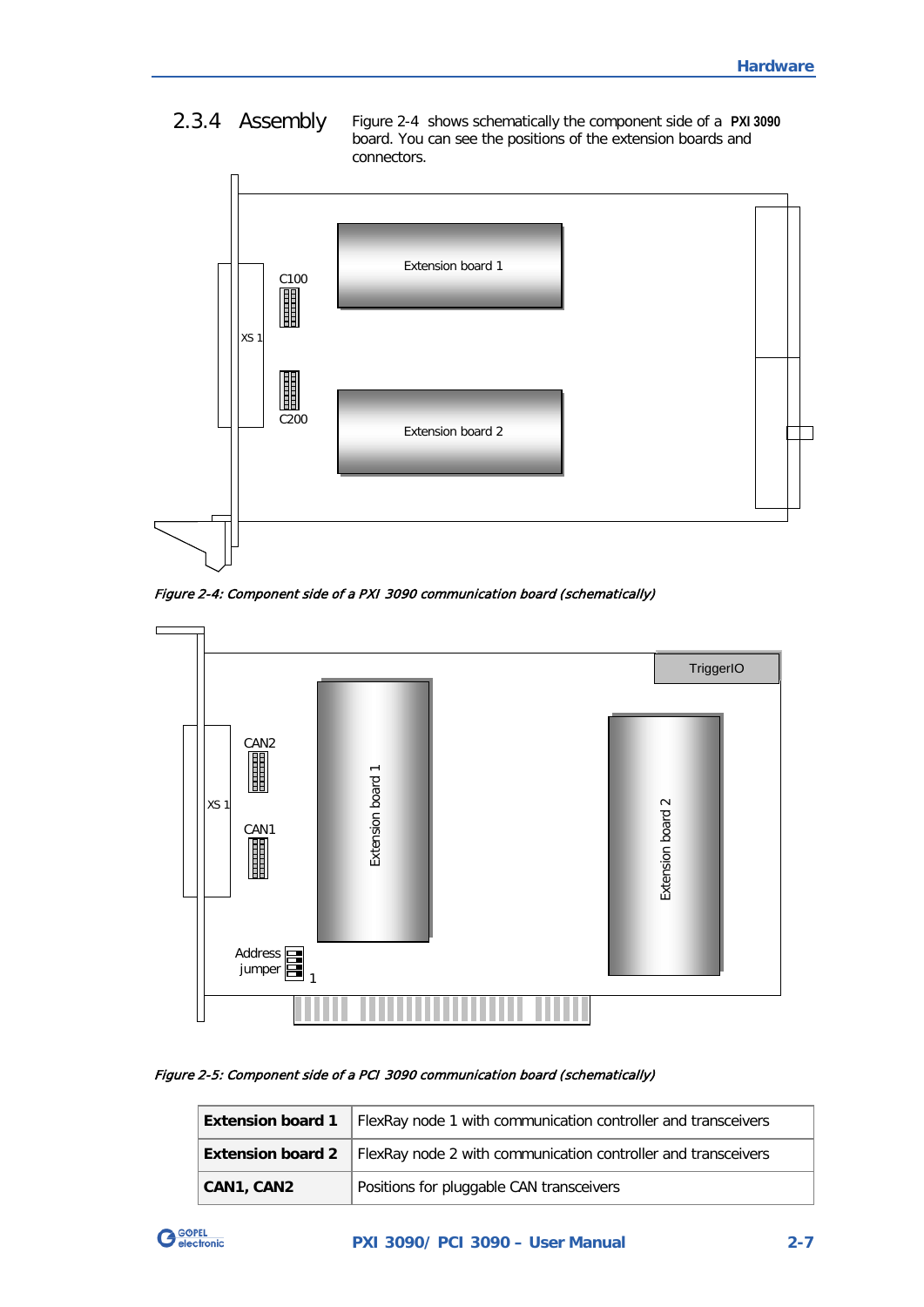## <span id="page-13-0"></span>Connector Pinout

2.3.5 Front Type: DSub 25 poles socket

The **FlexRay** interfaces are provided via this connector at the frontal edge of the **PXI 3090** communication board.

| No.            | XS1 pin                 | Signal name  | <b>Remarks</b>                            |
|----------------|-------------------------|--------------|-------------------------------------------|
| 1              | 1                       | FlexRay1A_BP | FlexRay node 1 (plus bus line channel A)  |
| $\overline{2}$ | 14                      | FlexRay1A_BM | FlexRay node 1 (minus bus line channel A) |
| 3              | $\overline{2}$          | <b>GND</b>   | Ground potential transceiver              |
| 4              | 15                      | FlexRay1B_BP | FlexRay node 1 (plus bus line channel B)  |
| 5              | 3                       | FlexRay1B_BM | FlexRay node 1 (minus bus line channel B) |
| 6              | 16                      | <b>GND</b>   | Ground potential transceiver              |
| $\overline{7}$ | $\overline{\mathbf{4}}$ | CAN1_H       | CAN node 1 (High)                         |
| 8              | 17                      | CAN1_L       | CAN node 1 (Low)                          |
| 9              | 5                       | <b>GND</b>   | Ground potential transceiver              |
| 10             | 18                      | VBAT1        | Reference potential transceiver (node 1)  |
| 11             | 6                       | INPUT1       | Digital input FlexRay node 1              |
| 12             | 19                      | OUTPUT1      | Digital output FlexRay node 1             |
| 13             | 7                       | n.c.         | Not assigned                              |
| 14             | 20                      | FlexRay2A_BP | FlexRay node 2 (plus bus line channel A)  |
| 15             | 8                       | FlexRay2A_BM | FlexRay node 2 (minus bus line channel A) |
| 16             | 21                      | GND          | Ground potential transceiver              |
| 17             | 9                       | FlexRay2B_BP | FlexRay node 2 (plus bus line channel B)  |
| 18             | 22                      | FlexRay2B_BM | FlexRay node 2 (minus bus line channel B) |
| 19             | 10                      | <b>GND</b>   | Ground potential transceiver              |
| 20             | 23                      | CAN2_H       | CAN node 2 (High)                         |
| 21             | 11                      | CAN2_L       | CAN node 2 (Low)                          |
| 22             | 24                      | <b>GND</b>   | Ground potential transceiver              |
| 23             | 12                      | VBAT2        | Reference potential transceiver (node 2)  |
| 24             | 25                      | INPUT2       | Digital input FlexRay node 2              |
| 25             | 13                      | OUTPUT2      | Digital output FlexRay node 2             |



At present, the CAN functions are not software supported.

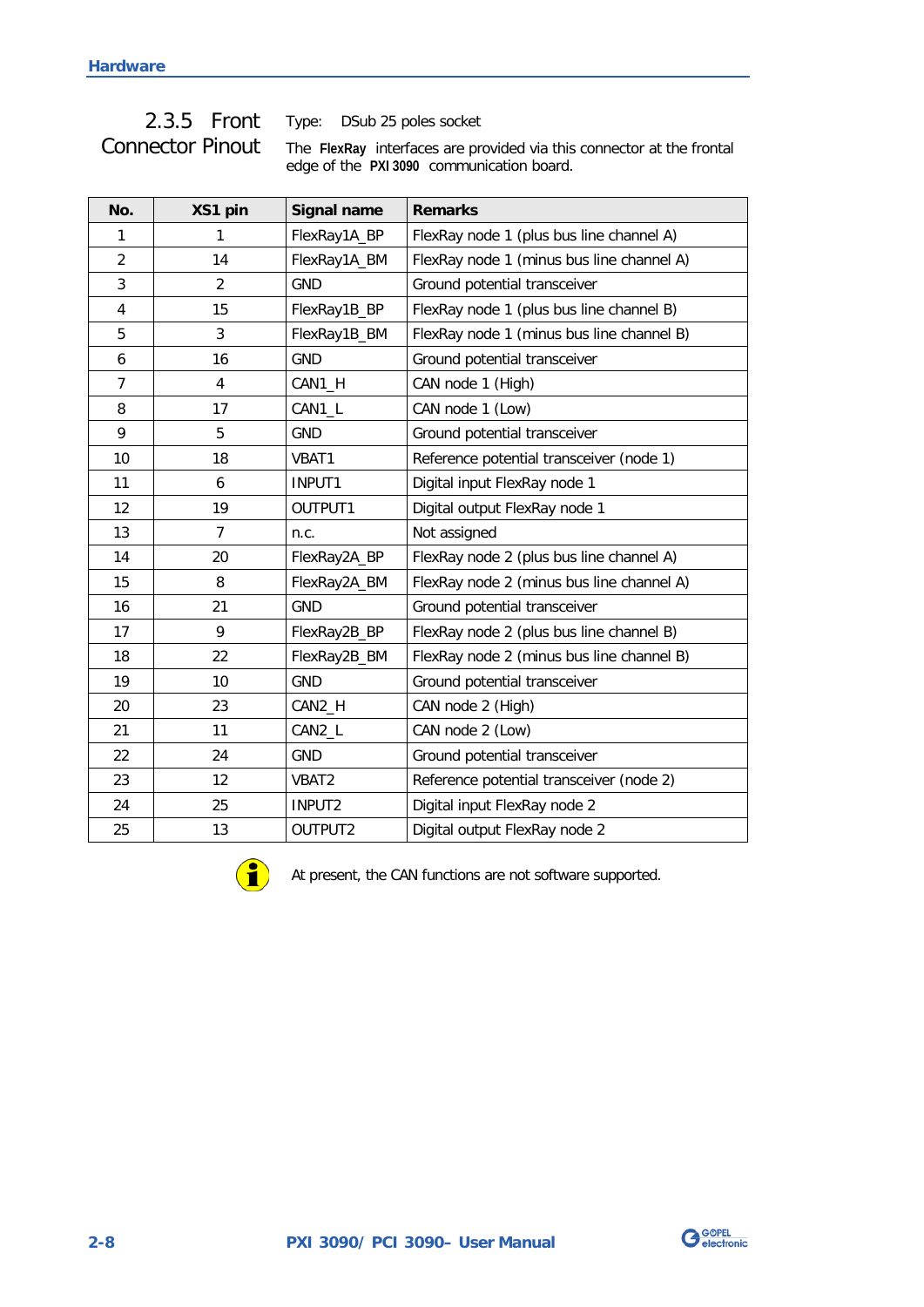The LEDs arranged at the front panel indicate the current operating state of the microcontrollers assigned to each FlexRay interface. 2.3.6 LED Indication

<span id="page-14-0"></span>

The LEDs indicate the following states (different for **PXI/ PCI 3090**!):

|                         |                  | <b>State</b>           |                      |               | <b>Notes</b>                                                                             |  |
|-------------------------|------------------|------------------------|----------------------|---------------|------------------------------------------------------------------------------------------|--|
| LED <sub>1</sub>        | LED <sub>2</sub> | LED <sub>3</sub>       | LED <sub>4</sub>     | LED 58        | PXI 3090                                                                                 |  |
| LED <sub>1</sub>        | LED <sub>3</sub> | LED <sub>5</sub>       | LED <sub>7</sub>     | LED $2,4,6,8$ | <b>PCI 3090</b>                                                                          |  |
| Permanently ON          |                  |                        |                      |               | µC 1: Controller not running                                                             |  |
| Alternately<br>blinking |                  |                        |                      |               | µC 1: Bootloader software runs<br>Error cause (probably):<br>Software reset not executed |  |
| <b>OFF</b>              |                  |                        |                      |               | µC 1: Firmware runs                                                                      |  |
| <b>ON</b><br>(shortly)  | <b>OFF</b>       |                        |                      | used          | µC 1: Firmware runs executing<br>commands                                                |  |
|                         |                  | Permanently ON         |                      | hot           | µC 2: Controller not running                                                             |  |
|                         |                  |                        | Alternately blinking |               | µC 2: Bootloader software runs<br>Error cause (probably):<br>Software reset not executed |  |
|                         |                  | <b>OFF</b>             |                      |               | $\mu$ C 2: Firmware runs                                                                 |  |
|                         |                  | <b>ON</b><br>(shortly) | <b>OFF</b>           |               | µC 2: Firmware runs executing<br>commands                                                |  |

## <span id="page-14-1"></span>**2.4 Delivery Notes**

**PXI**/ **PCI3090** boards are delivered in the following basic variant:

♦ 2x **FlexRay node**

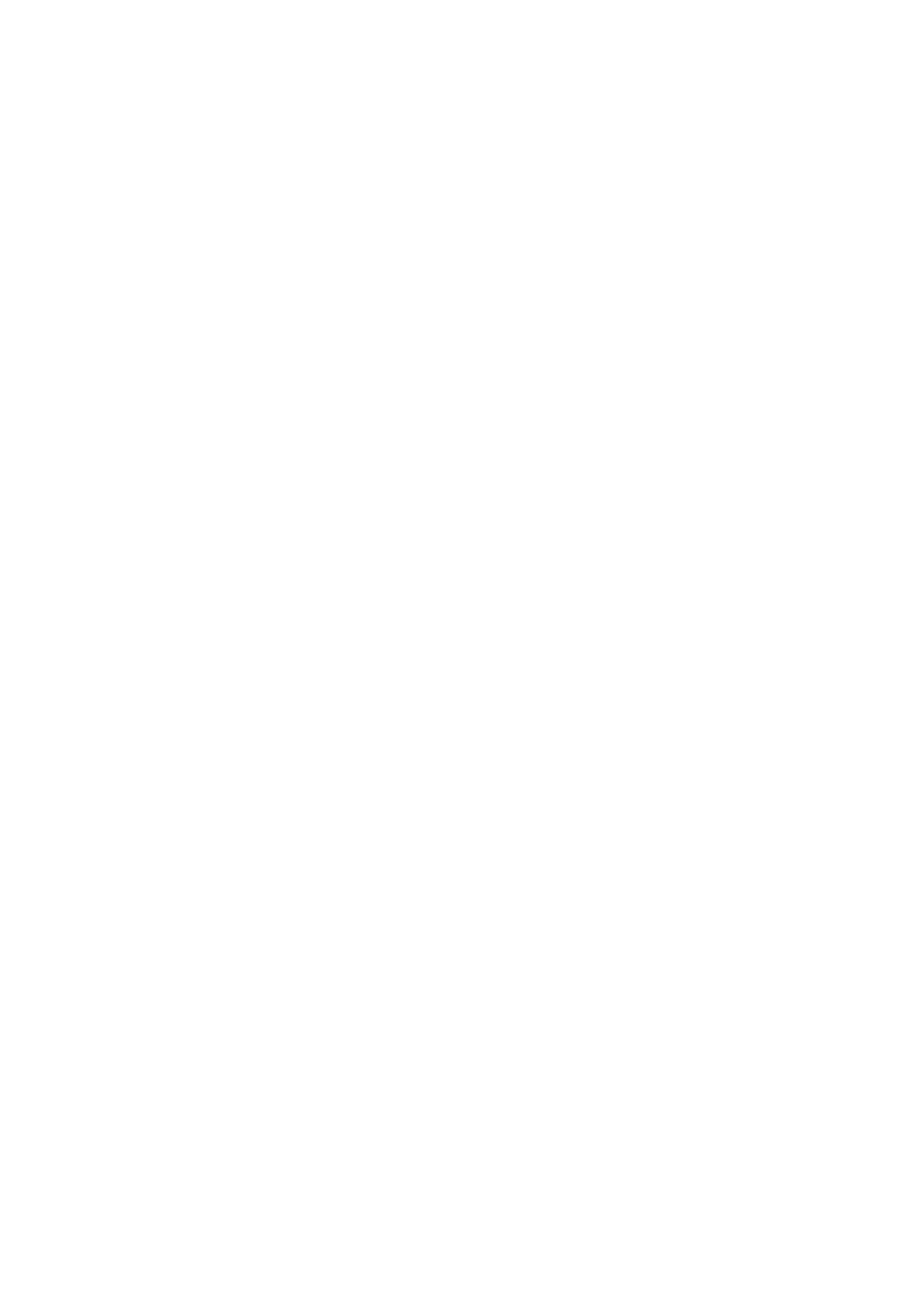## <span id="page-16-0"></span>**3 Control Software**

There are three ways to integrate **PXI 3090**/ **PCI 3090** hardware in your own applications:

- Programming via G-API
- **Programming via DLL Functions**
- **Programming with LabVIEW**

## <span id="page-16-1"></span>**3.1 Programming via G-API**

The **G\_API** (GOEPEL-API) is the favored user interface for this **GOEPEL** hardware.

You can find all necessary information in the G-API folder of the delivered CD.

## <span id="page-16-2"></span>**3.2 Programming via DLL Functions**



Programming via DLL Functions is possible also in future for existing projects which can not be processed with the **GOEPEL electronic** programming interface **G-API**.

We would be pleased to send the **GOEPEL Firmware** documentation to you on your request.

Please get in touch with our sales department in case you need that.

For the used structures, data types and error codes, please refer to the headers – you find the corresponding files on the supplied CD.

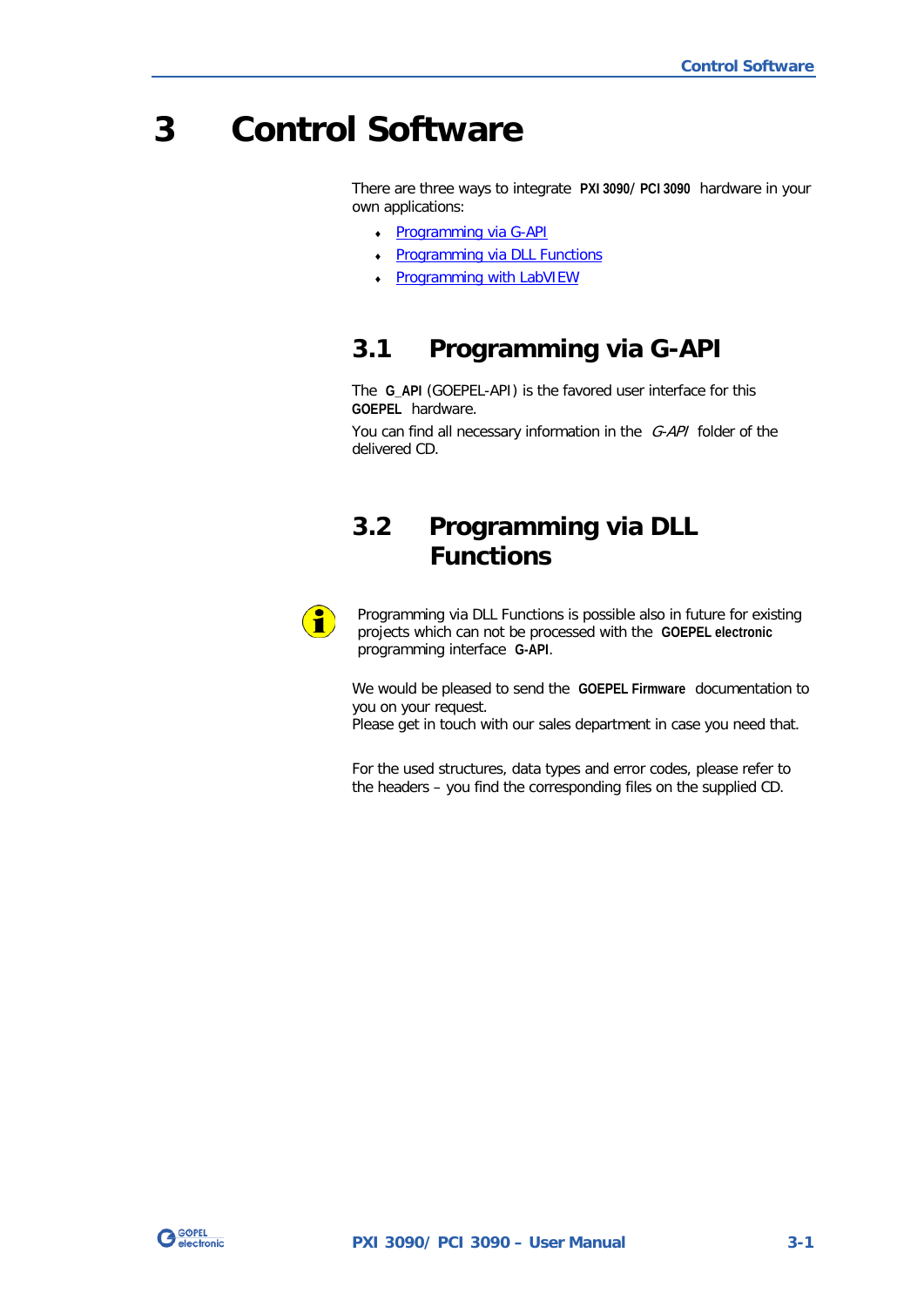## <span id="page-17-0"></span>3.2.1 Windows Device Driver

The DLL functions for programming using the Windows device driver are described in the following sections:

- Driver Info
- ♦ [Write Instruction](#page-19-1)
- Read Response
- Read Monitor
- ♦ XilinxReadWriteRegister

The following type definitions are used:

- **S32** signed long
- **U8** unsigned char
- **U16** unsigned short
- **U32** unsigned long

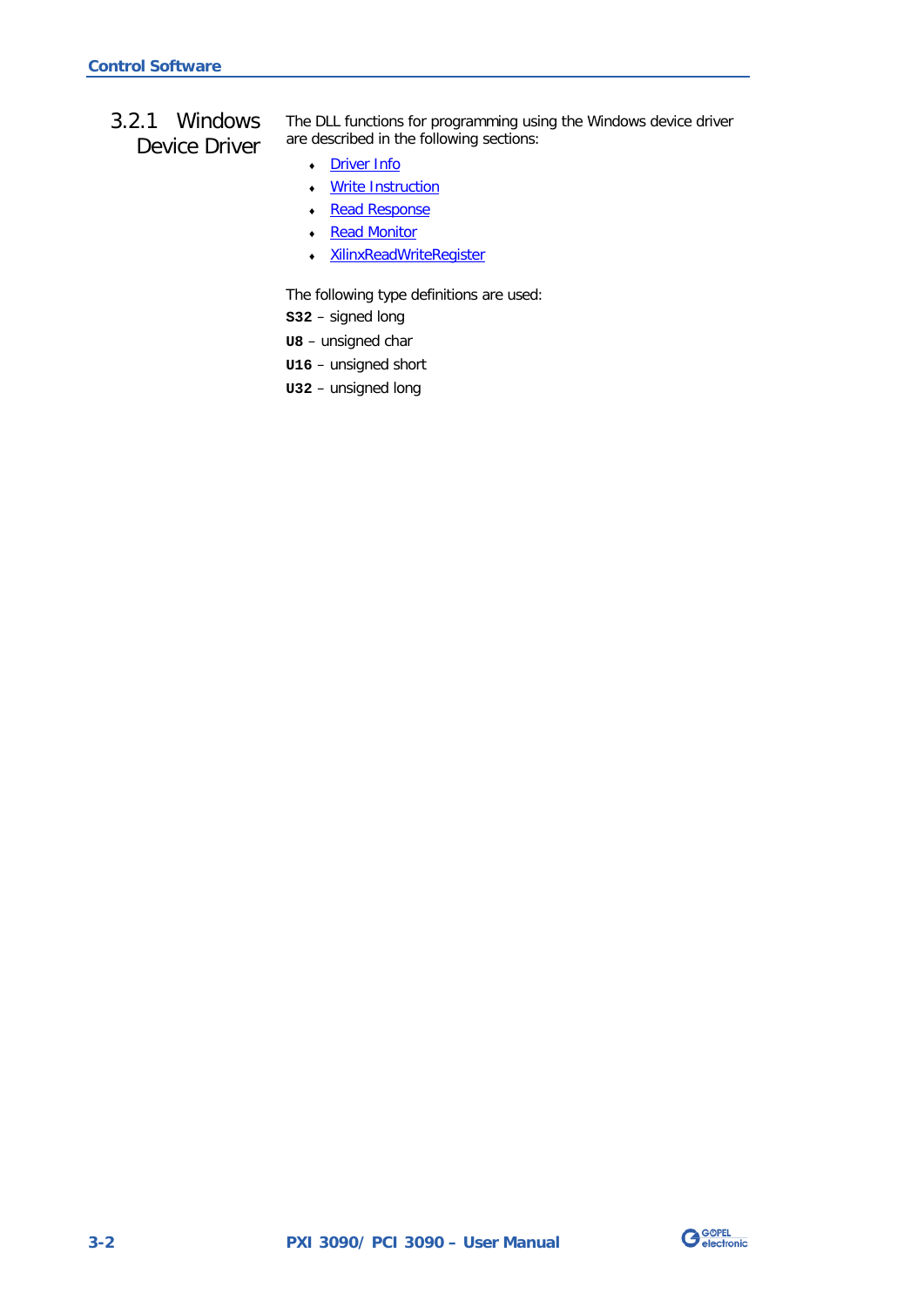<span id="page-18-0"></span>The **Pxi3090\_\_DriverInfo** function is for the status query of the hardware driver. 3.2.1.1 Driver Info

#### <span id="page-18-1"></span>**Format:**

S32 Pxi3090\_\_DriverInfo(t\_Driver\_Info \*pDriverInfo, U32 Length)

#### **Parameters:**

Pointer, for example **pDriverInfo** to a data structure For the structure, see the *Pxi3090\_UserInterface.h* file on the supplied CD

**Length**

Size of the storage area **DriverInfo** is pointing to, in bytes

#### **Description:**

The **Pxi3090\_\_DriverInfo** function returns information regarding the status of the hardware driver.

For this reason, the address of a **pDriverInfo** pointer has to be transferred to the function.

The structure **pDriverInfo** is pointing to is filled with various information within the function.

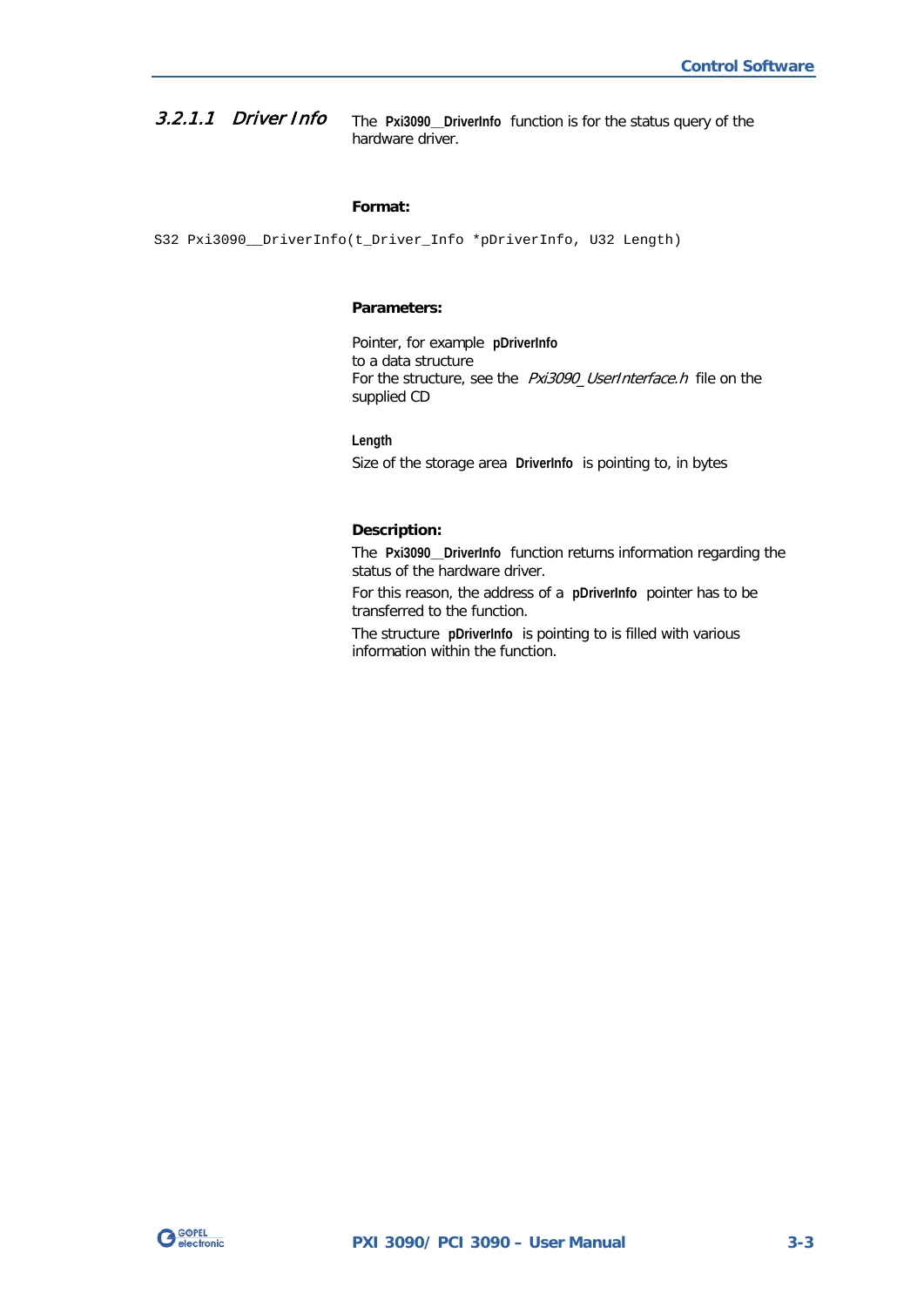<span id="page-19-0"></span>The **Pxi3090\_\_WriteInstruction** is for sending a command to the selected **PXI 3090**/ **PCI 3090** controller. 3.2.1.2 Write **Instruction** 

#### <span id="page-19-1"></span>**Format:**

S32 Pxi3090\_WriteInstruction(U8 \*pData, U16 DataLength)

#### **Parameters:**

Pointer, for example **pData** to the write data area consisting of **Command Header** and **Command Bytes** (currently max. **4096** bytes per command)

**DataLength**

Size of the storage area **pData** is pointing to, in bytes

#### **Description:**

The **Pxi3090\_\_WriteInstruction** function sends a command to the **PXI 3090**/ **PCI 3090** controller.

In the header of the structure **pData** is pointing to, there is the information regarding the **PXI 3090**/ **PCI 3090** board and the corresponding controller to be activated by this function. Therefore these parameters are not to be given separately.

The general structure is described in the **General Firmware Notes** section of the **GOEPEL Firmware** documentation.

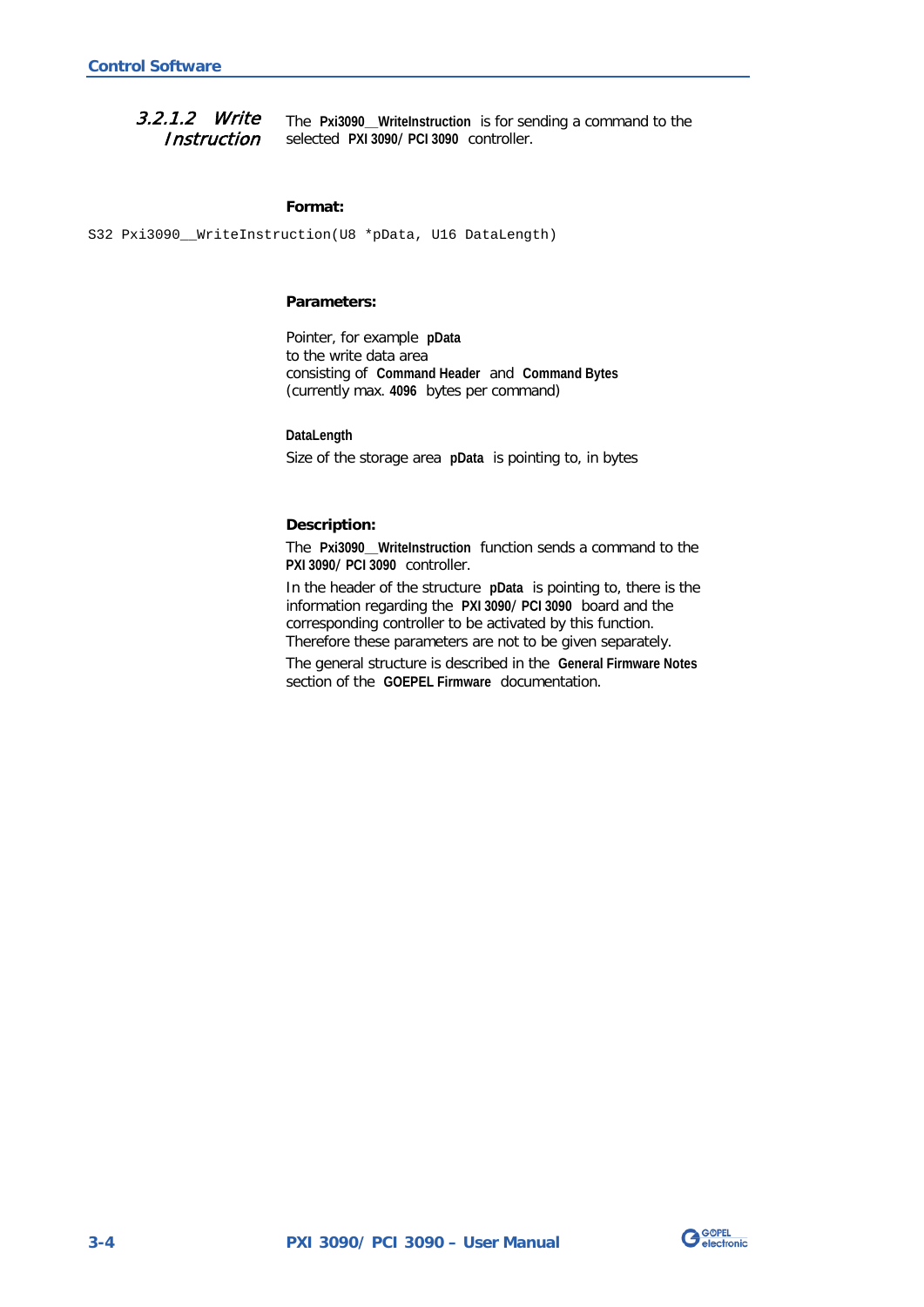<span id="page-20-0"></span>The **Pxi3090\_\_ReadResponse** function is for reading a response from the selected **PXI 3090**/ **PCI 3090** controller. 3.2.1.3 Read Response

#### <span id="page-20-1"></span>**Format:**

S32 Pxi3090\_ReadResponse(U8 Device, U8 Node, U8 \*pData, U32 \*DataLength)

#### **Parameters:**

**Device**

Index of the **PXI 3090**/ **PCI 3090** board, left beginning with **1**

#### **Node**

Number of the controller (**1**..**2**)

Pointer, for example **pData** to the read data area, consisting of **Response Header** and **Response Bytes** (currently max. **4096** bytes per response)

#### **DataLength**

Value of the parameter before function call: Size of the buffer pointed by **pData** in bytes Value of the parameter after function call: Number of bytes actually read

#### **Description:**

The **Pxi3090\_\_ReadResponse** function reads back the oldest response written by the selected **PXI 3090**/ **PCI 3090** controller into the **Response** area of the DPRAM.

If several responses have been provided by the controller, but not sent, they are not lost but stored as a list.

On calling up, the **Pxi3090\_\_ReadResponse** function continues to supply data until this list contains no more entries.

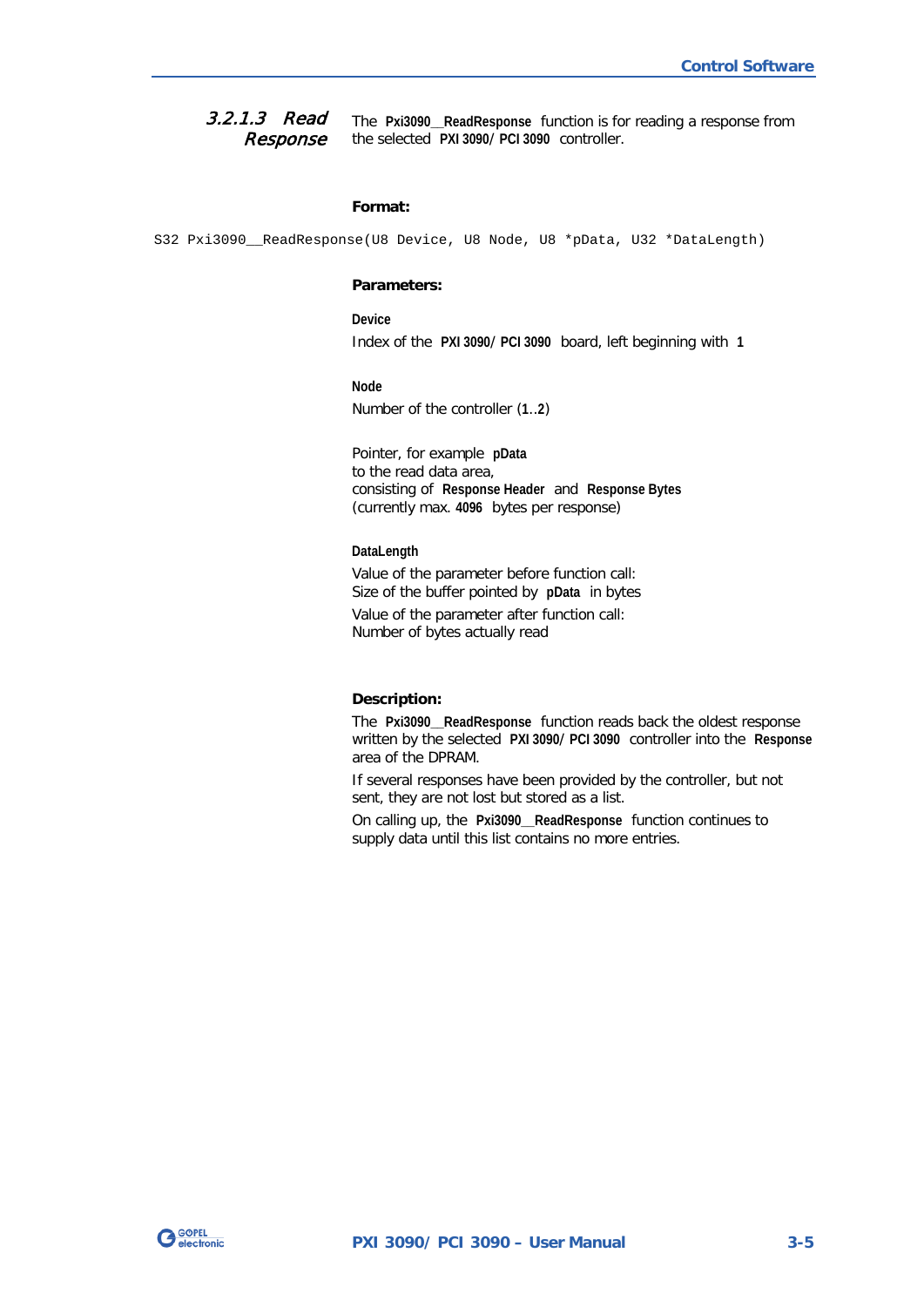<span id="page-21-0"></span>The **Pxi3090\_\_ReadMonitor** function is for reading monitor data provided by the selected FlexRay controller of the **PXI 3090**/ **PCI 3090** board. 3.2.1.4 Read **Monitor** 

#### <span id="page-21-1"></span>**Format:**

S32 Pxi3090\_\_ReadMonitor(U8 Device, U8 Node, U8 \*pData, U32 \*DataLength)

#### **Parameters:**

**Device** Index of the **PXI 3090**/ **PCI 3090** board, left beginning with **1**

**Node**

Number of the controller (**1**..**2**)

Pointer, for example **pData** to the read data area (max. **65536 bytes**)

#### **DataLength**

Value of the parameter before function call: Size of the buffer pointed by **pData** in bytes

Value of the parameter after function call: Number of monitor entries actually read

#### **Description:**

The **Pxi3090\_\_ReadMonitor** function reads the data found in the monitor of the selected FlexRay controller.

This concerns exclusively the monitor data provided by the selected FlexRay controller. That means, the normal **Response** area is separated from the monitor data area.

The data amount per monitor entry depends on the payload length of the identifier.

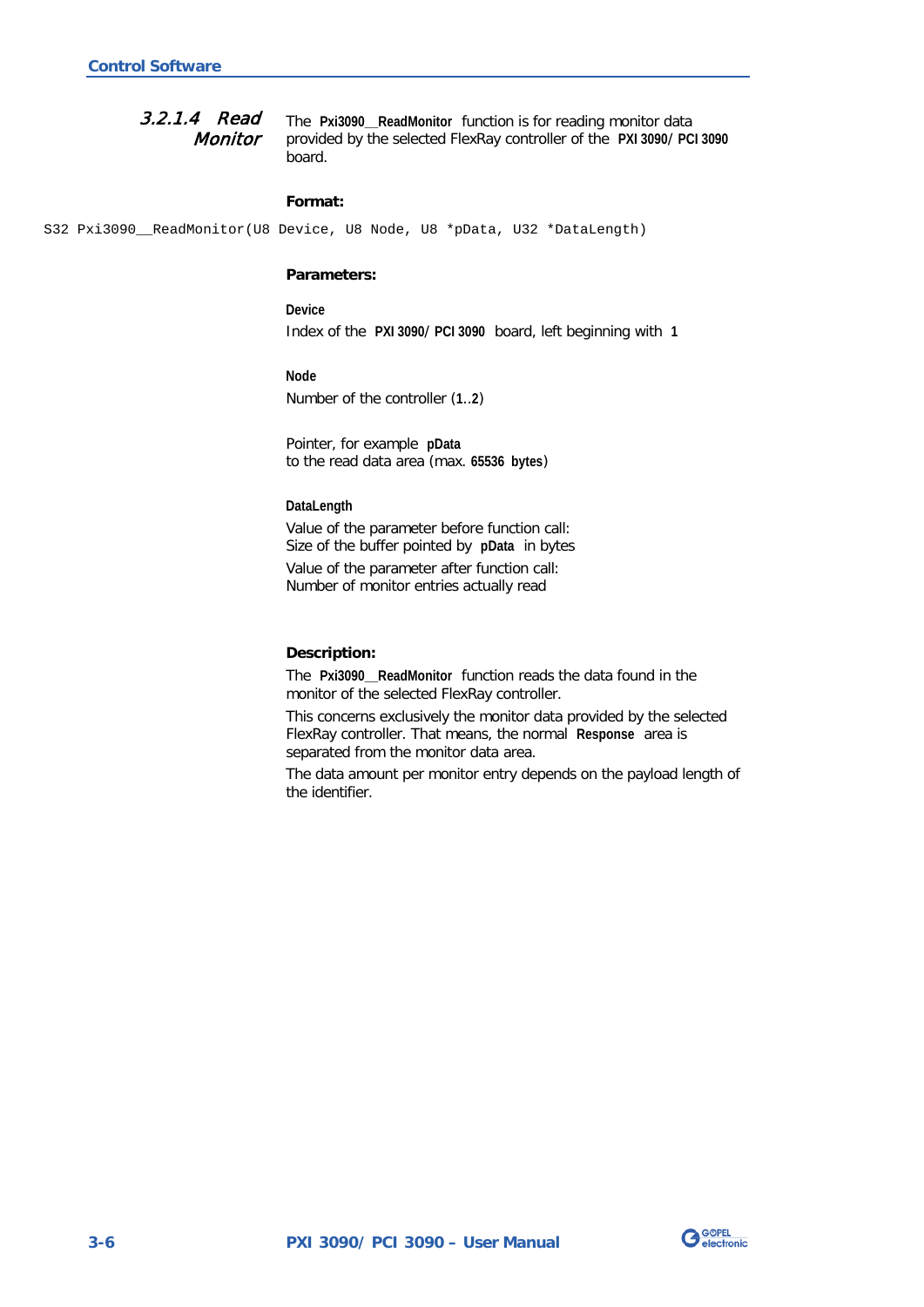#### <span id="page-22-0"></span>The **Pxi3090\_\_XilinxReadWriteRegister** function allows the access to the FPGA. 3.2.1.5 XilinxRead **WriteRegister**

#### **Format:**

S32 Pxi3090\_\_XilinxReadWriteRegister(U8 \*pData, U32 \*DataLength);

#### **Parameters:**

Pointer, for example **pData** to the write data area (currently max. **128** bytes per command)

**DataLength** Size of the storage area **pData** is pointing to, in bytes

#### **Description:**

The data format consists of four bytes including the command. If necessary parameter bytes can follow

| Data format: | 1 <sup>st</sup> byte: 0x48 (StartByte)                         |
|--------------|----------------------------------------------------------------|
|              | $2^{nd}$ byte: card (index of the PXI board,                   |
|              | left beginning with 1)                                         |
|              | $3rd$ byte: 0x00 (Reserved Byte)                               |
|              | 4 <sup>th</sup> byte: 0x12 XILINX command: Register Read/Write |

The command parameter description for the **0x12 XILINX Register Read/Write** command is listed below:

| <b>Byte</b> | Indication | Description                                                |
|-------------|------------|------------------------------------------------------------|
| 0.3         | Mode       | 0: Read from a register of the XILINX                      |
|             |            | 1: Write to a register of the XILINX                       |
| 4.7         | Register   | Address of the register for the read/write access          |
| 8.11        | Value      | Value read from or to be written to the addressed register |

After PowerOn it is recommended to reset the whole **PXI 3090**/ **PCI 3090** board via a XILINX PowerOnReset.

The address of the **ResetRegister** is 0x00000002 and the register value is  $0x$ FFFFFFFF (see next page).



After a board reset, a delay of about **500 ms** is required (as the controllers execute a power-on reset).

Then, carry out the **0x10 Software Reset** Firmware command for all controllers to come into the normal operating mode from bootloader mode.

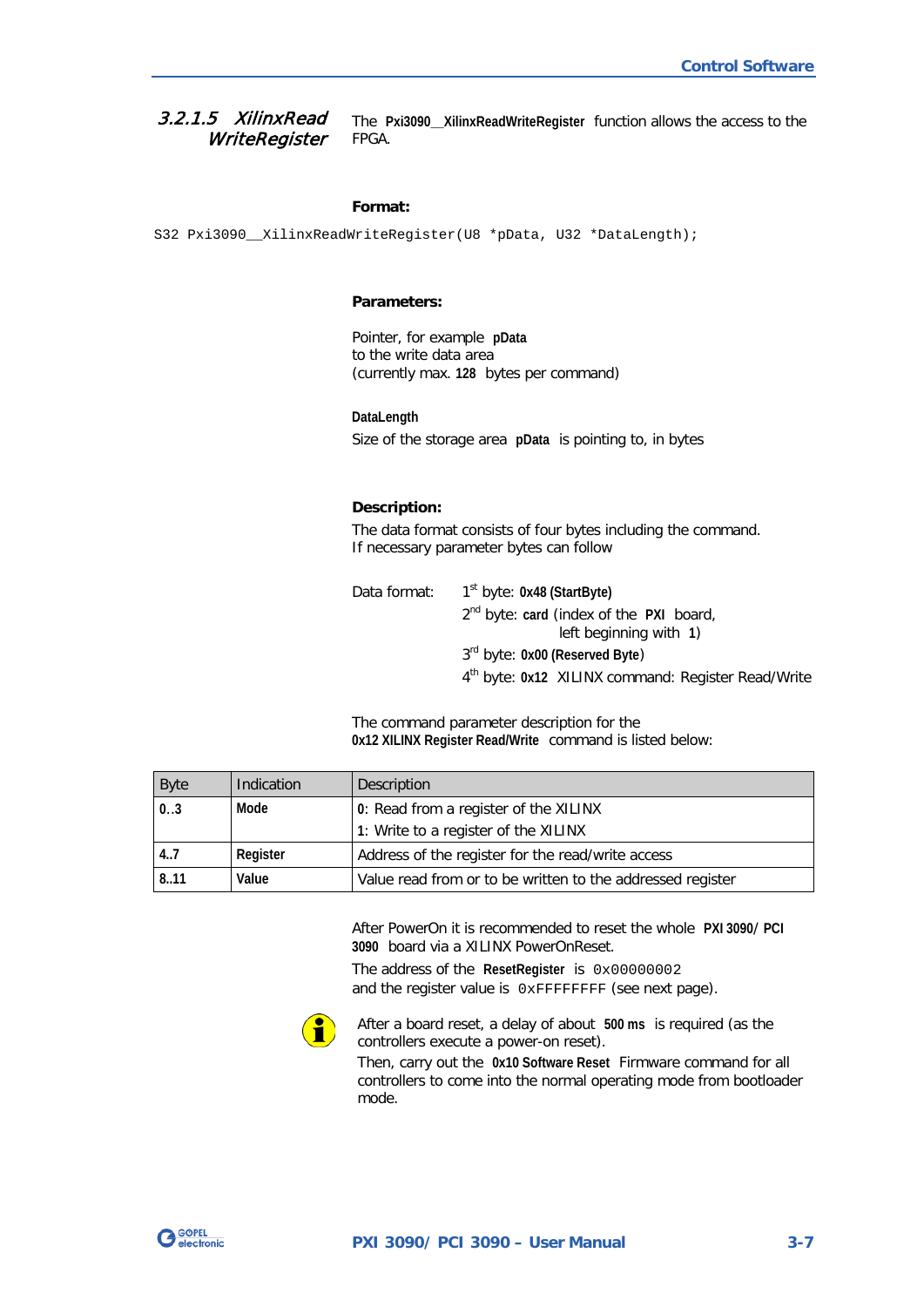#### Below the XILINX command for the hardware **PowerOnReset** operation is listed:

| <b>Byte</b><br>Index | <b>Byte</b><br>Value | Indication           | Description                              |
|----------------------|----------------------|----------------------|------------------------------------------|
| 0                    | 0x48                 | <b>StartByte</b>     | Indicates the StartByte                  |
| 1                    | 0x01                 | card                 | Address of the board                     |
| $\overline{2}$       | 0x00                 | reserved             | Reserved byte (to be set to 0)           |
| 3                    | 0x12                 | Command              | XILINX command Register Read/Write       |
| 4                    | 0x01                 | Mode                 | Write mode (0x01), LowByte               |
| 5                    | 0x00                 |                      | Write mode (0x01), MidByte1              |
| $\boldsymbol{6}$     | 0x00                 |                      | Write mode (0x01), MidByte2              |
| $\overline{7}$       | 0x00                 |                      | Write mode (0x01), HighByte              |
| 8                    | 0x02                 | Register             | Address of the register (0x02), LowByte  |
| 9                    | 0x00                 |                      | Address of the register (0x02), MidByte1 |
| 10                   | 0x00                 |                      | Address of the register (0x02), MidByte2 |
| 11                   | 0x00                 |                      | Address of the register (0x02), HighByte |
| 12                   | 0xFF                 | <b>RegisterValue</b> | Reset vector (OxFFFFFFFF), LowByte       |
| 13                   | 0xFF                 |                      | Reset vector (OxFFFFFFFF), MidByte1      |
| 14                   | 0xFF                 |                      | Reset vector (OxFFFFFFFF), MidByte2      |
| 15                   | 0xFF                 |                      | Reset vector (OxFFFFFFFF), HighByte      |

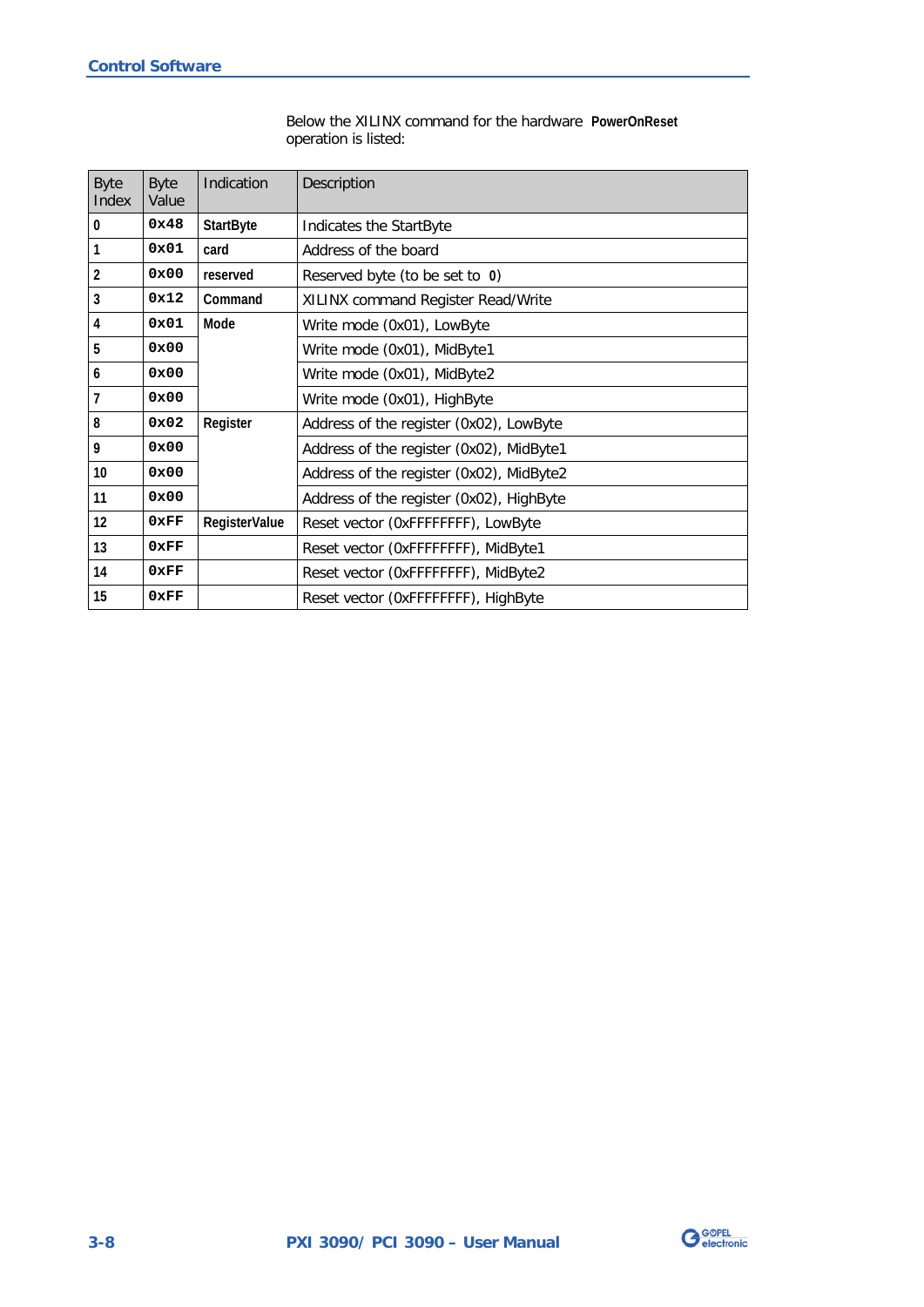## <span id="page-24-0"></span>**3.3 Programming with LabVIEW**

<span id="page-24-1"></span>The supplied CD contains VIs for activating **PXI**/ **PCI 3090** boards under LabVIEW. 3.3.1 LabVIEW via the G-API

These LabVIEW VIs use the functions of the **GOEPEL G-API**.

<span id="page-24-2"></span>3.3.2 LLB using the Windows Device Driver

The supplied CD contains VIs for activating **PXI**/ **PCI 3090** boards under LabVIEW.

These LabVIEW VIs use the functions described in chapter Windows [Device Driver.](#page-17-0)

## <span id="page-24-3"></span>**3.4 Further GOEPEL Software**

**PROGRESS** and **Program Generator** of **GOEPEL electronic** are comfortable user interfaces for creating and executing **Test programs** for the test with **GOEPEL** hardware.

Please refer to the corresponding Software Manuals to get more information regarding these programs**.**